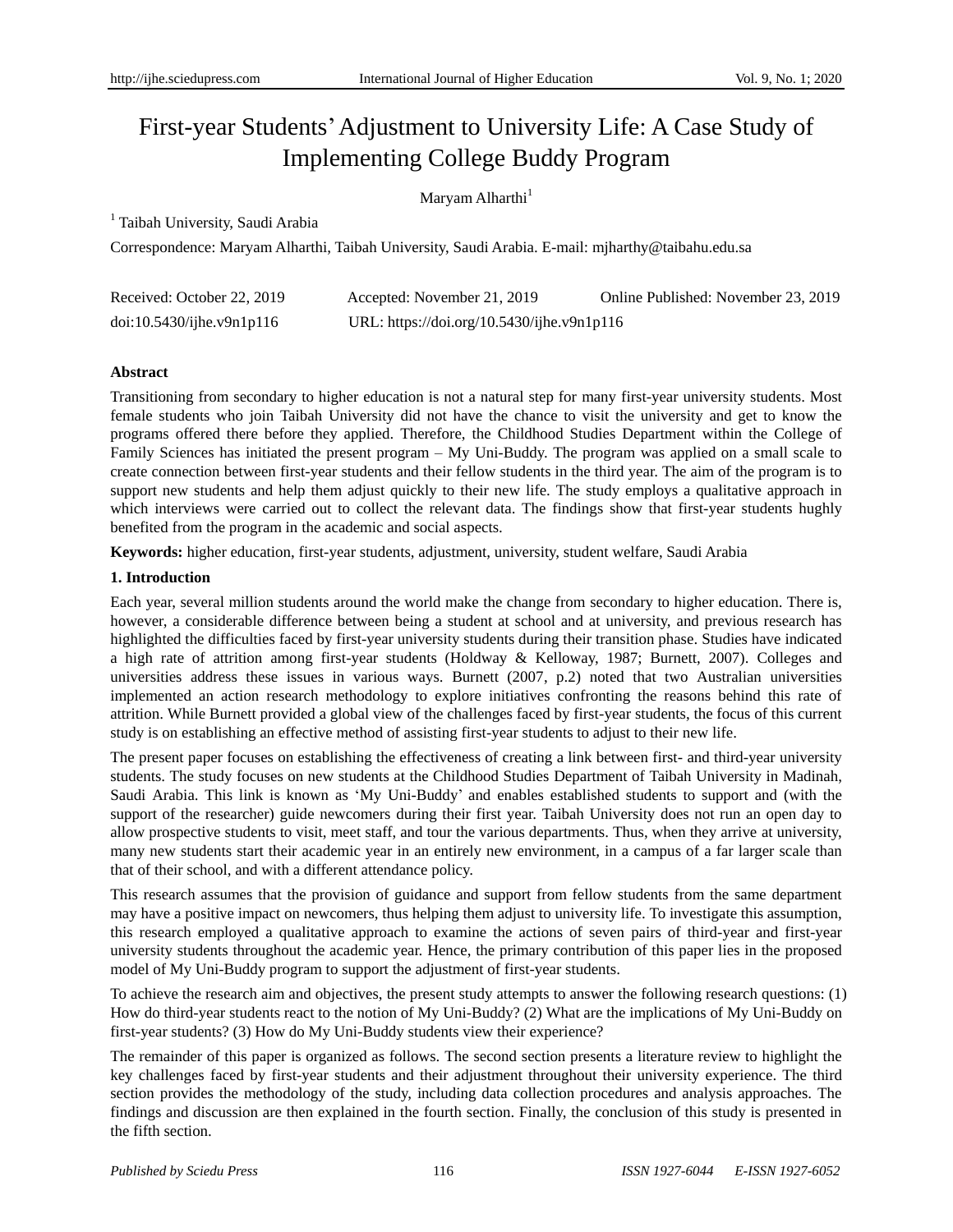# **2. Literature Review**

# *2.1 Higher Education and Newcomers*

It is not surprising that many students all around the world experience difficulty adjusting to their new life in university (Boute et al., 2007, p. 666). According to Carter et al. (2013), higher education institutions face critical issues with new students in terms of their commitment toward their study. To reduce withdrawal rate during the first year of college, higher education providers apply transition programs to help students in the transition process (Sankar & Raju, 2011).

To get the most out of their college years, students need to be engaged in several activities outside their academic and educational spheres. According to Alexender Astin's developmental theory (McCormick et al., 2013, p. 52), higher education students evolve through their physical and psychological involvement in their new academic environment. One of the applied approaches stems from Weidman's theory of student socialization, which is defined as "the process by which persons acquire the knowledge, skills, and dispositions that make them more or less effective members of their society" (Brim, 1966: 3 in Weidman et al., 2014).

## *2.2 Newcomers and Social Skills*

Building new friendships is a social skill first-year students must experience and develop. Boute et al. (2007) emphasized the role of friendship throughout this transition phase, claiming that a failure to develop friends during this time can cause students to drop out of their studies. In their research, Boute et al. (ibid) examined the relationship between the adjustment of new university students and the development of friendships. This took the form of a longitudinal study focusing on one thousand and seventy students from six Canadian universities. Their research methods differed considerably from the methods applied in this current study, which (as outlined below) takes a qualitative approach and thus focuses on a limited number of participants. Both studies, however, look at friendship as a social driver that helps first-year students settle in well in their new academic phase.

Universities and their departments acknowledge the challenges faced by new students. While they may differ in their approach to tackling the issue, each seeks to find the most effective solution for its students. Some universities are more explicit in addressing the issue than others, with some Australian universities, for example, running specific programs for first-year students. Burnet (2007, p. 2) noted that the First-Year Student Experience program in an urban Australian university aimed to "implement a practical, specific, student-centered initiative to create a learning environment which would improve first-year students' experience."

As noted above, first-year students tend to feel disorientated at the start of the academic year. Wilcox et al. (2005, p. 713) stated that, during this phase, students require several types of social support to combat their feelings of loneliness and fulfill their "urgent need to belong." Besides that, Wilcox at al. (2005) identified a healthy association between lower rates of withdrawal from university and the social support experienced by first-year students. The current study takes a similar approach through qualitative study in a specific university.

#### *2.3 Means to Support Newcomers*

The present study focuses on a specific university within the researcher's context. A similar study by Wilcox et al. (2005) took place at the University of Brighton, in the UK. Twenty-three first-year students from several departments were involved in the study, twelve of whom failed to complete their first year. The main issues cited by the students who withdrew from their university course were related to a perceived lack of social support.

The current study was undertaken at Taibah University, in particular, in the Childhood Studies Department of the College of Family Sciences, the only female-oriented college out of twenty-eight colleges that make up the university. Unlike Wilcox et al. (2005), the current researcher was unable to locate adequate studies examining the challenges faced by students in Saudi Arabia during their first year at university. Hence, this current study aims to fill this research gap by exploring the ways new students adjust and how they might benefit from the support of students from subsequent years.

There is growing interest in the literature to examine first-year students' adjustment to their new academic life. Some studies have adopted an academic approach where students are involved in a course in order to obtain specific study skills relevant to their majors. For instance, Turner et al. (2017) provided an immersive four-week module to help first-year students adjust in universities. The module was based on student-learning activities where students were introduced to essential higher learning skills. From another angle, Workman (2015) worked on an exploratory advising model where first-year students met with their advisor twice during the academic semester. The research suggested further studies to be done on other formats of the academic advising model to contribute to the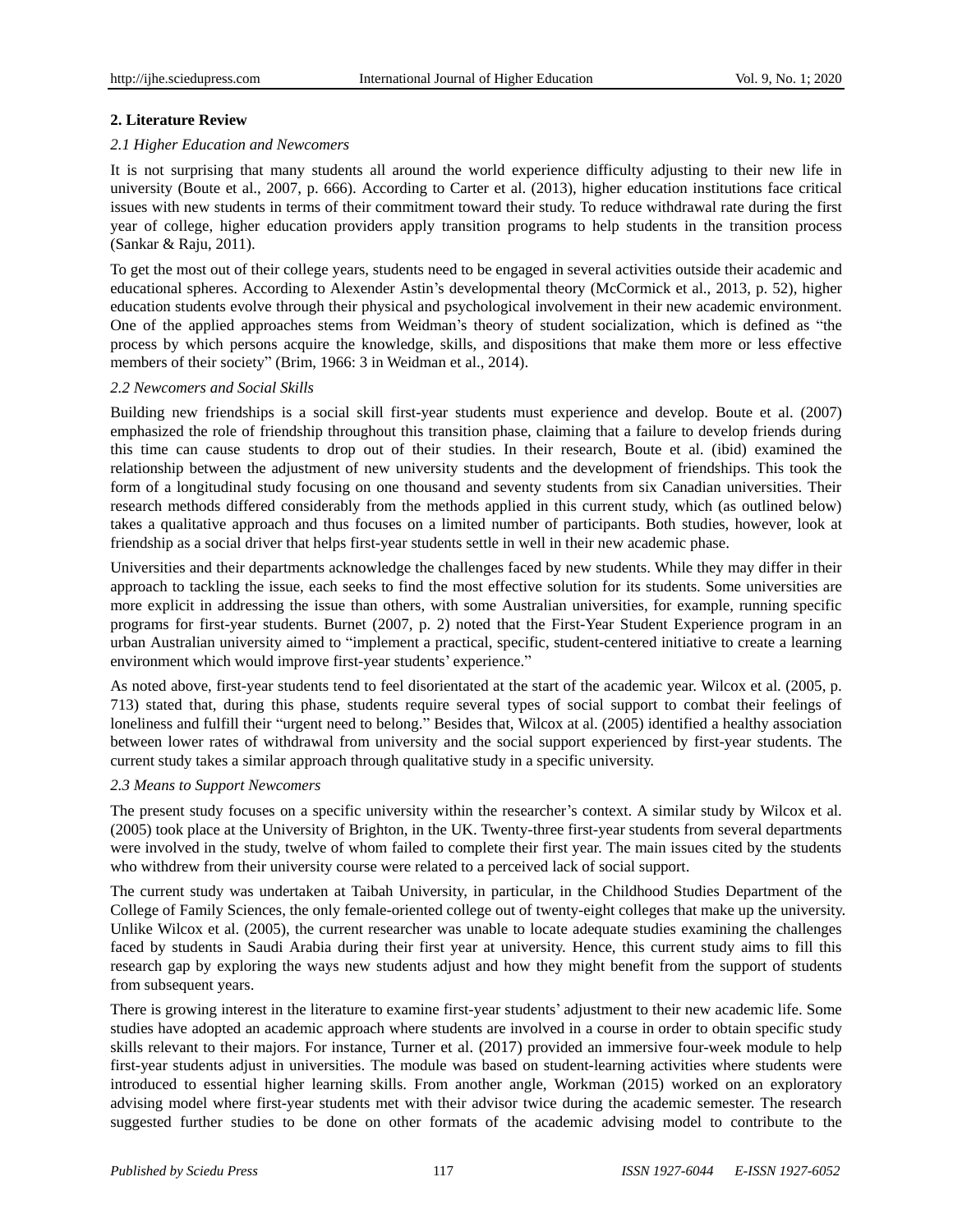development of advising programs in higher eduction. This study attempts to contribute to the same field with the My Uni-Buddy program.

It is important to note that the program at Taibah University consists of four academic years, divided into two semesters. Hence, first-year students are referred to as first-semester or second-semester students, depending on when they were interviewed. Similarly, third-year students are referred to as fifth-semester and sixth-semester students during the first and second halves of the academic year, respectively.

This study was implemented at the beginning of the academic year 2017/2018. The following section outlines the research methods, followed by the research context.

#### **3. Methods**

The concept of qualitative research is relatively unfamiliar in Taibah University, as it is in Saudi Arabian universities in general, due to the majority of Saudi academics employing quantitative methods. The rationale behind choosing a qualitative approach for the current study is to carry out an in-depth investigation of the phenomenon in its natural settings. Data collection was done by employing several tools, including those discussed below.

#### *3.1 Data Collection Procedures*

#### 3.1.1 Face-to-face Interviews

Students were invited to take part in face-to-face interviews with one of the two academic staff members involved in the study. This method enabled students to select the most appropriate interview time according to their timetable, and to then contact the staff member to agree upon when to meet.

#### 3.1.2 Group Interviews

Two types of group interviews were undertaken. In the first type, students from both years were invited to take part, with the interviews taking place in the presence of the researcher. The second was year-related, i.e., students from each year were interviewed separately.

## 3.1.3 Online Interviews

Several online interviews took place throughout the year in order to exploit the advantages of the digital age. The most significant benefit of this type of interviews is that they allowed the participants to answer questions at their convenience.

#### 3.1.4 Students' Notes

Students from each group were encouraged to write down their thoughts and reflections concerning their experience.

## *3.2 Research Context*

The research took place in the city of Al-Madinah, Saudi Arabia. The city is the capital of Al-Madinah Province, which is the third most important province in the kingdom. The study was undertaken in the female section of Taibah University, which is the leading provider of higher education programs in Al-Madinah. The university is made up of twenty-eight colleges, some of which are located inside Al-Madinah city, while others can be found in towns and villages within the province. The College of Family Sciences is located outside the main campus but does not form part of a rural campus. Instead, it forms part of the Asalam campus, which encompasses the colleges known as The Girls' College and The Teachers' Preparation College before they were integrated into Taibah University in 2010.

At the time of this study, the College of Family Sciences is the only college in Taibah University to have a female dean. The college consists of five departments, one of which being the Childhood Studies Department where the present research was implemented.

The college provides several activities for both new and established students during the induction week, including an informal gathering organized by the department and volunteers from the fourth year. During the period of the current research, this gathering had three main items on the agenda. The first was to welcome new students in a warm atmosphere and the presence of fellow students from the final year. The second was to invite students to take part in the My Uni-Buddy program (as the researcher wished to avoid announcing this during lectures). Thirdly, fourth-year students organized tours to introduce newcomers to the study halls, classes, and other vital sites within the campus.

#### *3.3 Reseach Sample*

It is important to emphasize that this form of research is not designed to provide statistical generalization (Brikci  $\&$ Green, 2007), but rather aims to understand a phenomenon in its natural settings. Hence, the sample size is small, and the rationale behind choosing the sample depends solely on the aim of the research.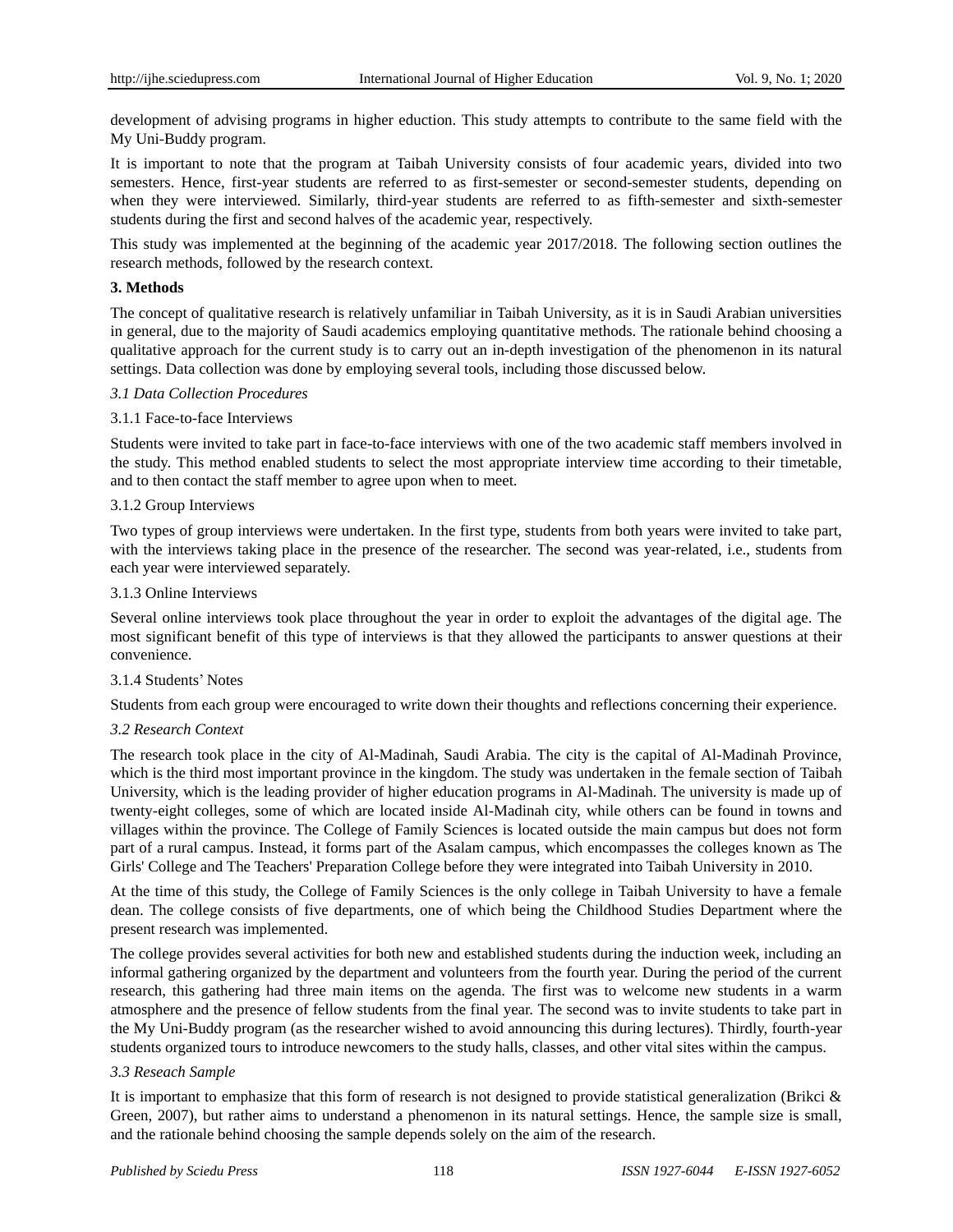This current research focuses on the impact of the My Uni-Buddy program on both first- and third-year students, and therefore uses intensity sampling, which, according to Ellsberg and Hesie (2005, p. 1-6), provides "rich information from a few select cases that manifest the phenomenon intensely, but are not extreme cases".

Coyne (1997) noted that it is essential to be flexible in qualitative research in order to allow the exploration of the research to develop. Hence, first-year students were invited to take part in the proposed program during their induction week, with the invitation also extended to selected fifth-semester students. In addition, some students from the seventh semester expressed their willingness to become involved and guide and support the new students as much as their own study time permitted. Therefore, this research took place during the academic year 2017/2018 with six students from the fifth/sixth semester and twelve from the first/second semester.

#### *3.4 Ethical Considerations*

The participants in this study were all volunteers, and they were assured of their right to withdraw from the study at any time. All names were anonymized, with participants being given pseudonyms for use in the study. All the scripts were dealt with confidentially.

# **4. Findings and Discussion**

As the study developed, some issues emerged. Several students from the first semester withdrew as the program continued, while others proved hesitant to participate from the beginning. The following sections explore the attitudes of new students towards the program, followed by a discussion of the impact of their involvement in the study, including the areas in which the program was found to provide considerable benefit.

#### *4.1 Welcoming Newcomers*

During the induction week, several workshops and lectures were given to new students. Ghadeer, a seventh-semester student, noted that:

> "New students are not enthusiastic about attending the induction week. We were the same. It is so dull and mostly lecture-based workshops." (Ghadeer, third-year student)

Being an active student and well known among academic staff, Ghadeer was asked if she could take part in preparing the informal induction meeting organized by the department. A group of third- and fourth-year students collaborated to hold a welcoming meeting for first-year students, which was also attended by the head of the department and several academic members to give the new students some advice on getting the most out of university life.

To break the stereotype new students held against induction weeks, the My Uni-Buddy program initiated new informal activities. The My-Uni Buddy avoided a formal opening in the theater. Instead, it was held in a large hall in the presence of several staff members of the academic department and established students from the third and fourth year. A friendly talk was held followed by a tour of the campus to help the newcomers navigate a campus containing more than eight main buildings, a nursery, a health center, and the library.

> "They were so happy with the tour given to them in the first week. Many of them reflected on how beneficial it was, and that it meant they knew where to find their tutors whenever they needed them." (Maria, third-year student)

Later that year, as they developed their knowledge of their college and department, first-year students were able to reflect on their thoughts:

> "Initially, I wondered what was the point behind the tour, as I thought all I needed was a few days to learn to navigate on campus easily. However, I was wrong; the library is in a different building, and so is the medical center." (Norah, first-year student)

Even though most of their lectures were held in building No.5, as college students, there would still be some crucial areas in other parts of the campus that they would most likely need to get to in future. Third-year students were able to identify the enthusiasm of their first-year peers during the tour, which could be attributed to the fact that interacting with more established students put the new ones at ease. Such engagement between the two groups has benefited the aim of the program to help first-year students adjust quickly to college life.

In talking to both groups (i.e., third- and first-year students), it became clear that the notion of My Uni-Buddy was new and therefore a trial initiative. The invitation was not extended to those absent during the informal induction meeting.

> "I thought there would be more students. If I had had this chance when I was a first-year student, I would have seized it with both hands." (Hadiah, third-year student)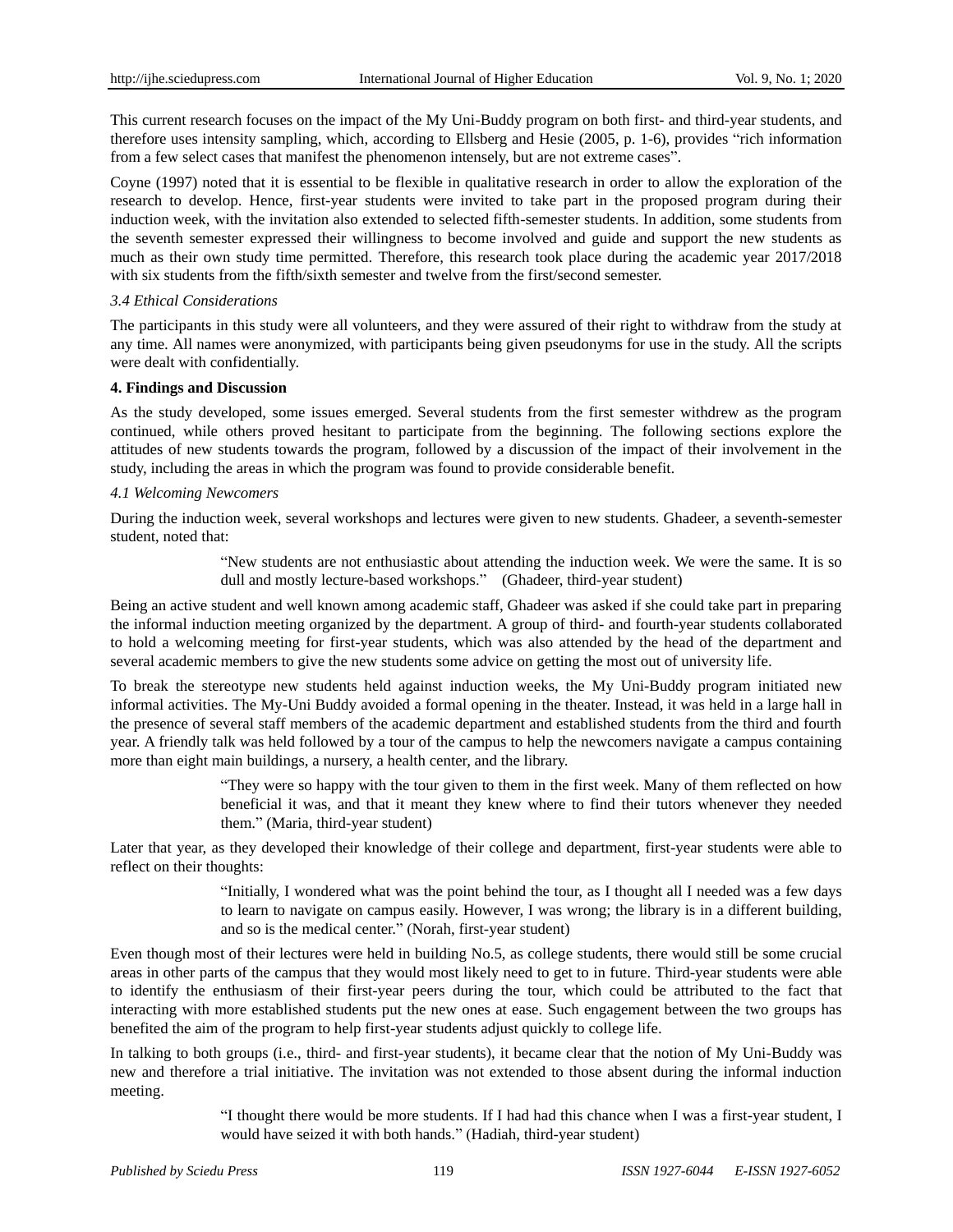Students who have spent two years in the university (and have thus passed the halfway mark of their undergraduate journey) may have a clearer picture of the uniqueness of this initiative than newcomers, who may assume that activities held during the first week are the general experience of all first-year students. Hadiah, who volunteered to support new students, was surprised by the low number of enrollments from the first-year students. As she accumulated more academic and personal experiences, she was able to identify the benefit of the initiative. However, since the program was implemented for the first time, there was no sufficient feedback about its impact on new students. This could be one of the reasons first-year students were hesitant to take part in it.

#### *4.2 Reluctance to Engage*

Taibah University sends text messages to its students at the beginning of the academic year to inform them of their required classes. Being new to university life, first-year students tend to ask their relatives and friends about the new experience.

> "We have this idea from our friends and relatives that we do not need to go to university during the first week, as lecturers would be busy dealing with established students' study schedules and other academic-related issues. We were invited to take part in the study during the informal induction meeting, and a few of us did, though some were not sure about the reasons behind it." (Afnan, first-year student)

Academic advisors tend to have a hectic first week as established students turn to them for academic advice and other issues. While carrying out their role as advisors, they are also members of the academic staff who are requested to start teaching established students from day one. Therefore, many new students assume that there would be nothing to do during the first week, even though several formal and informal activities are held to welcome them. One of which is the My-Uni Buddy program.

> "I do not think I need a Uni-Buddy; it seems that I am going to settle in comfortably. The life here is more natural than I had expected." (Afnan, first-year student)

Afnan came from outside Al-Madinah to study. She was independent, and her eagerness to explore university life was evident when, following a discussion of the current study with the researcher, she chose to take part in it.

> "I like the idea of my voice being heard. It is still the first week of the year, but who knows, I might need a piece of advice in the future, and it will be useful to have it from someone who was in my place before." (Afnan, first-year student.)

Being allowed to take a tour of the college may have encouraged Afnan to participate, mainly as she lived in the University Girls' Dormitory.

> "Students from the fourth year took us on a tour to see the premises and become familiar with the location of the offices of the dean and vice dean. We also went to the library. I feel I know this place very well." (Afnan, first-year student)

The organized tour of the campus gave first-year students a mistaken impression that such a tour was usual for new students. Afnan assumed that it was common practice for a department to arrange for its more experienced students to assist newcomers. A more significant number of first-year students joined the tour than engaged in the study.

The success of the tour and the resulting observations of first-year students demonstrate that informal attempts to embrace new students are welcome, so long as they do not require further obligations from existing students. Furthermore, Afnan's tour was facilitated by senior students without the need for any contribution from a member of the academic staff, which may have had an impact in encouraging the engagement of a more significant number of students.

> "We have gained a lot of benefits from the tour, and it meant we knew where the main offices, library and fitness center were. Before the tour, we felt lost, because there are many buildings, and it's a far larger place than our school." (Shrooq, first-year student)

Even though the tour took place during the first week (at a time when many students were fully engaged in registering their subjects and seeking advice from their academic advisors), third-year students expressed enthusiasm to help the new ones.

> "I wish we had been given such an opportunity. It would have had a positive impact on us. We are always there to support them, and I cannot help wondering that if I had been given that support, I might have avoided making mistakes I now regret." (Gazal, third-year student)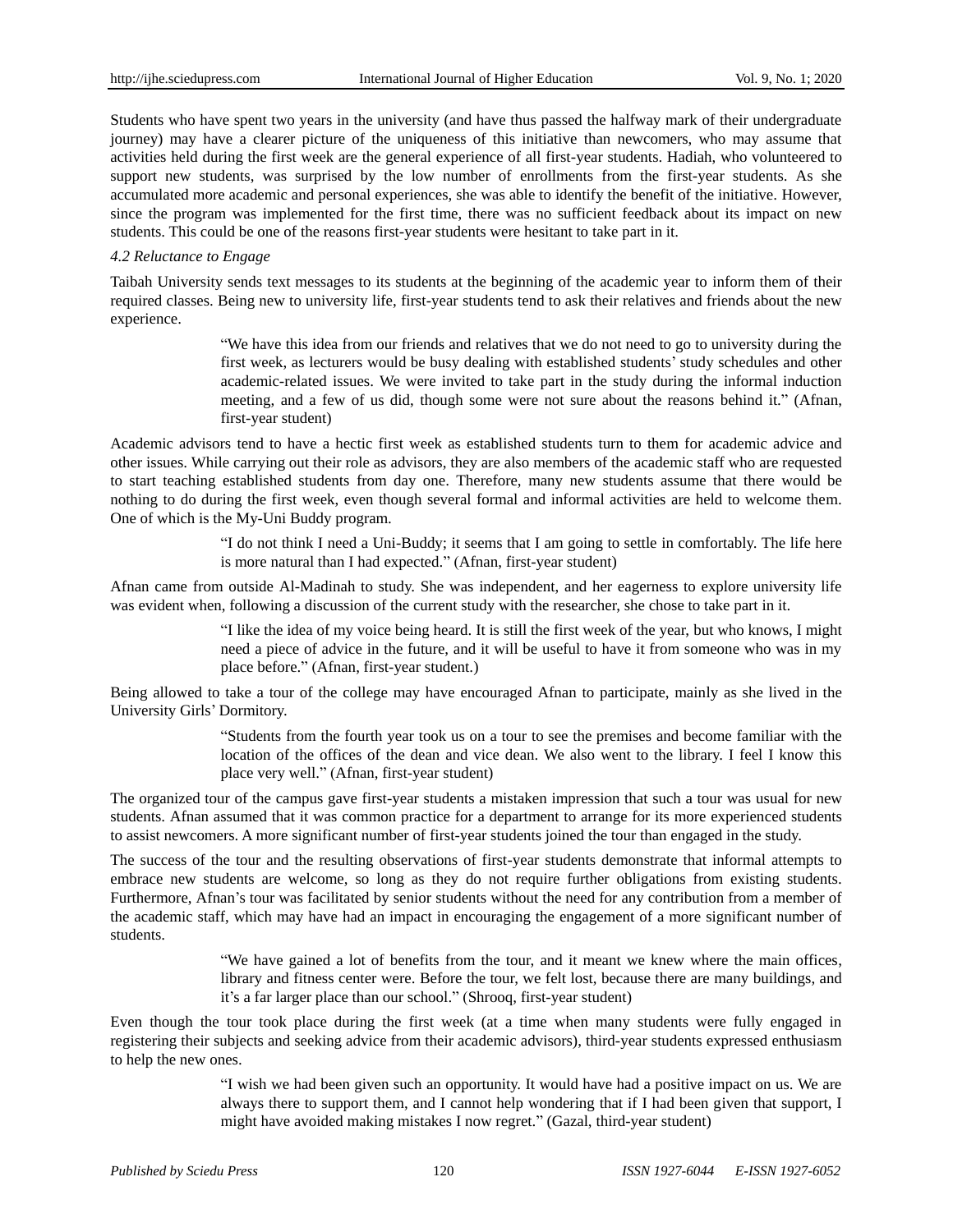The My Uni-Buddy program is aimed at assisting students to adjust to their new life and enjoy their higher education journey. Therefore, the success of the tour indicated that first-year students were, when given the opportunity, willing to explore their new surroundings.

> "It meant so much to us and helped us to settle down more quickly. However, I was hesitant to ask for help at times because I knew my Uni-Buddy was also a student and undoubtedly had her own tasks to complete." (Norah, first-year student)

Although the program was initiated to help first-year students to adjust to their new life, these students tended to be unwilling to ask for help, mainly when it was unrelated to their academic life. For example, Norah experienced considerable difficulties, including being forced to miss one final exam, and nearly gave up her university place. Her Uni-Buddy was unaware of these circumstances. When Norah was asked about the reason she did not get in touch with Maria, she answered:

> "It was in the middle of final exams, how could she help me? I was in touch directly with my department, and they were understanding and supported me through the difficult time… I did get in touch with Maria later to help me organize my schedule for the second semester." (Norah, first-year student)

Maria said that she was surprised when she heard from Norah about her circumstances, but explained that, at the time, she was going through a crucial part of her studies herself.

> "I can understand that she was not comfortable enough to talk about personal stuff with someone she had only recently met. If she did not find support from the teaching staff, she could have contacted me. However, to be honest, it was a hustle and bustle period, and I did not take the step to contact her myself before the exams." (Maria, third-year student)

Maria and Norah discussed the fact that Norah needed help at some point, but she was reluctant to request this from her Uni-Buddy. However, as time passed, Norah did get in touch with Maria.

#### *4.3 Study Support*

As they familiarized themselves with their new environment, the first-year students began to understand the benefit of having more experienced students as friends.

> "Frankly, the girls (i.e., third-year students) helped us so much. There is a notable difference between the environment of school and university. The senior students helped us to understand the academic members, their topics and subjects, and the best way to study each subject. That helped us to get high grades and marks." (Roza, first-year student)

As they found themselves facing new requirements and unfamiliar tasks, first-year students obtained considerable benefit from the program by seeking advice from their student 'buddies'.

> "Most of their inquiries concerned the teaching staff and their way of teaching. I told my two Uni-Buddies that sometimes we have personal experiences that differ between individuals." (Maria, third-year student)

There is, as noted above, a considerable difference between first-year students' previous school experience and the teaching and study methods they find at university. This meant that the majority of their questions were related to this particular area.

> "Roza had my phone number, and she contacted me to inquire about an exam she would be sitting for in a few days. I told her that the questions were precise and would be from what she explained and told me about her lectures. Her questions were varied and she also asked about some books. It happened that I had one of them, so we agreed to meet on campus so I could give it to her." (Nadaa, third-year student)

Third-year students agreed that their friends in the first year tended to contact them when they needed academic support. This is one of the aims of the project and draws the attention of the researcher to the type of advice a third-year student might give to her friends and how it might be influenced by her own experiences. During a discussion of this issue, Gazal pointed out that:

> "If she asks me about a particular member of the academic staff, I have to be honest with her. So, if I've had a bad experience with that person, I have to tell her that, but also remind her that this is only my personal experience." (Gazal, third-year student)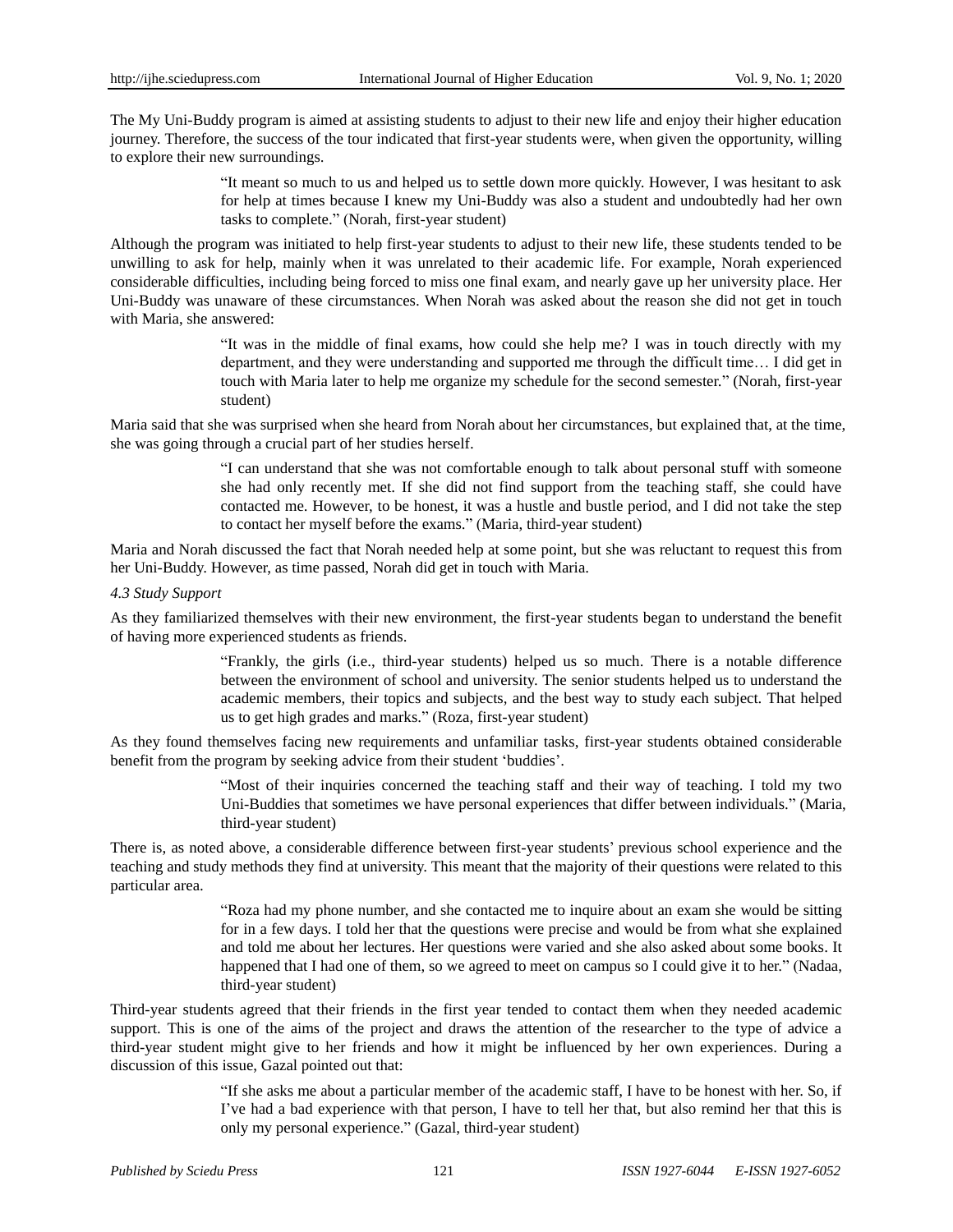Nadaa agreed that she also drew on her personal experience:

"If a member of the academic staff did not deal well with all students, I would advise my Uni-Buddy to avoid taking any course with her. However, in case my experience was merely personal, and the staff member was good with the rest of the students, I would advise my Uni-Buddy to be careful not to get on her wrong side." (Nadaa, third-year student)

Gazal also indicated another approach that enables first-year students to deal with a lecturer who has gained a reputation for being demanding:

> "I would tell her to take care to concentrate on her studies and keep a close eye on her tasks and grades. I would also give her information about a lecturer. Besides, I would tell my Uni-Buddy if I have had a bad personal experience and say I wish I had known the lecturer's personality beforehand, so I would know how to deal with her." (Gazal, third-year student)

As the year progressed, the third-year students found that their new buddies were more concerned about issues related to the teaching staff and their curricular requirements.

> "Most of our conversations were related to academic life at university, for example, the type of tutors' questions, how to participate during lectures, and the grades." (Waad, third-year student)

Third-year students in this study emphasized the importance of the academic dimension of the project for their Uni-Buddies, and first-year students reflected similar concerns. When Shrooq was asked for her opinion of the project, she praised it, expressing how it had helped her.

> "It was beneficial to me. For instance, during the midterm exams, I asked her about the tutors who taught her. I asked about the type of questions I could expect, and I even asked about the best way to study a particular subject. I made sure to follow her advice, and I am doing well." (Shrooq, first-year student)

#### *4.4 Communication*

Students were allowed to select the most effective way of communicating with each other. Some preferred meeting face to face on campus. Other students said that they benefited most from advanced communication technology, which enabled them to reply and comment when convenient. The third group combined the two ways of communicating, staying in regular touch through technlogy and meeting occasionally, especially when an issue arose.

> "I asked her questions through WhatsApp, which she generally answered straight away. However, we sometimes met up when there were some issues we wanted to talk about face to face." (Shrooq, first-year student)

By making the most out of technology, the senior students could also communicate with the first-year students regarding activities held on campus more effectively.

> "They kept us updated regarding the activities, additional curriculum, and tours that took place in the university. It was only through them that we knew about these ongoing activities." (Roza, first-year student)

Furthermore, third-year students tended to invite first-year students to a meeting aimed at breaking the ice. As the two groups socialized, it became apparent that the character of each student played a crucial part in the relationship between the girls. Some of the pairs had a formal relationship, with their conversation mainly directed by questions from the first-year student. Such relationships generally revolved around academic benefits. Other students, however, managed to build a more solid relationship, in which each student began to refer to her Uni-Buddy as a friend.

#### **5. The My Uni-Buddy Model**

The proposed model has been created from the data and methodology of the current study. Figure 1 demonstrates the processes involved in the model's three main steps, which can be adjusted easily according to the context in which it is to be implemented.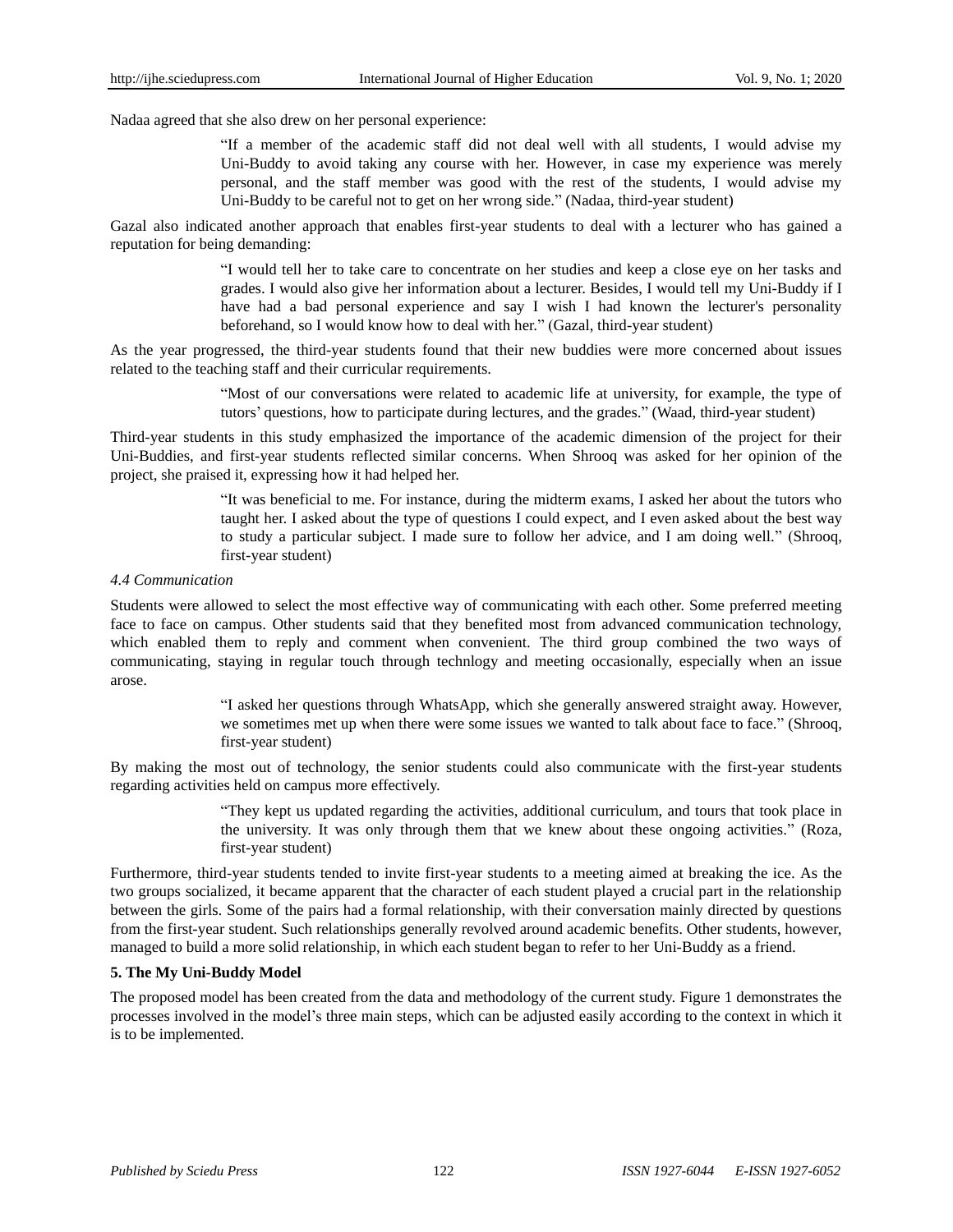

Figure 1. Proposed model of the My Uni-Buddy for first-year students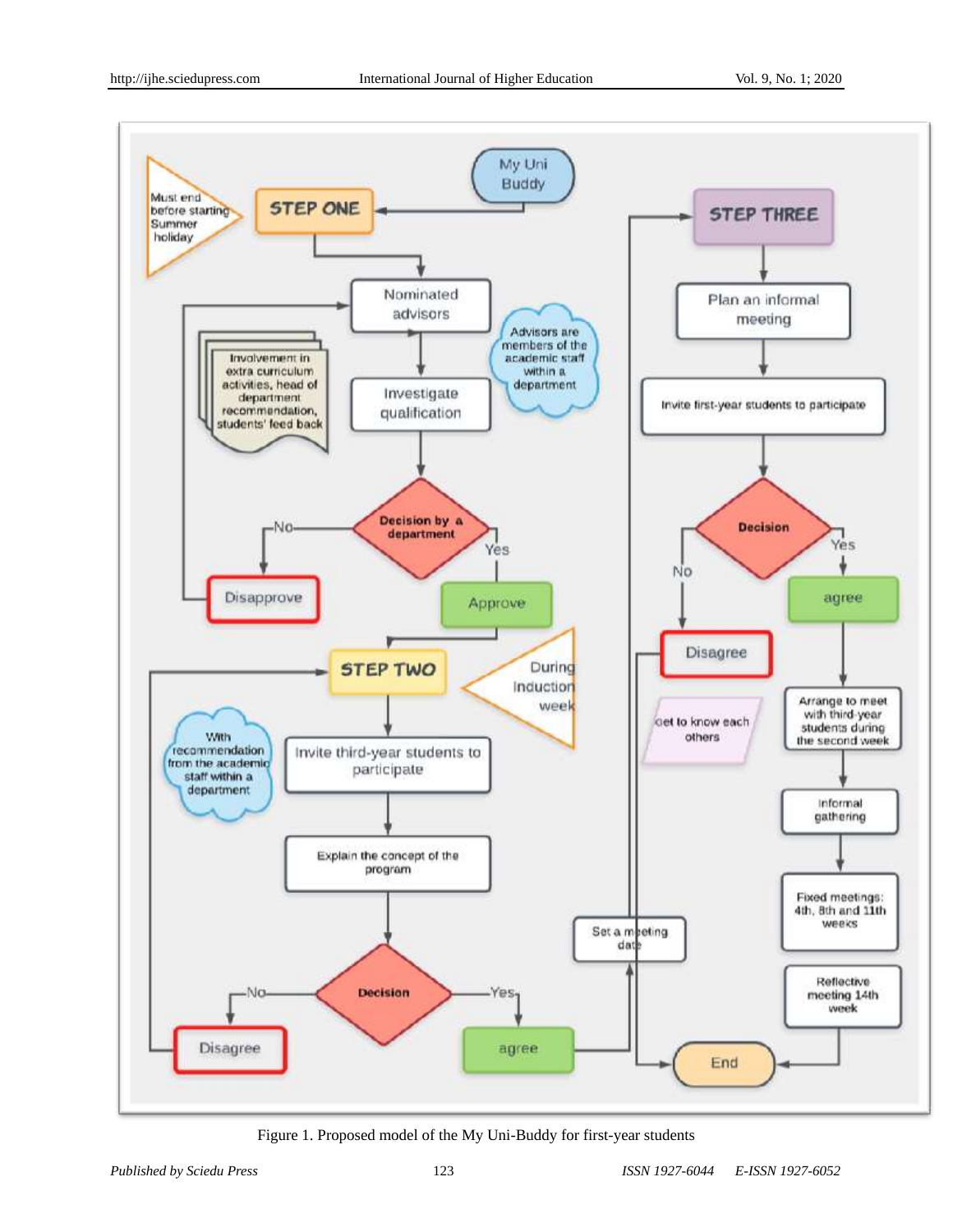# *5.1 Step 0ne*

This step must be prepared before the start of the summer holiday. Firstly, advisors from the interested departments are nominated depending on their engagement with students' extracurricular activities and the students' assessments. Secondly, the role of My Uni-Buddy advisors is explained, as an informal supporting advisor to the participating students. The decision is to be made by the department committee. The advisors are then assigned to specific pairs for a whole academic year. Once they are approved by the committee, the second step starts.

## *5.2 Step Two*

In accordance with the university policy, each school must organize an induction week for its newcomers. During this week, third-year students are invited to take part in the program. A meeting with the advisors takes place to explain the idea and benefits of providing support to their new university mates. Third-year students who agree to participate are to be given a date to meet up with the team.

## *5.3. Step Three*

The team (consisting of the advisors and third-year students) meet and plan the informal meeting with first-year students. The idea of having a supportive, informal buddy from the third year is explained by the advisor and, more importantly, by a third-year student. Then, the new students are invited to take part. Those who choose to participate are given a date during the second week to be assigned to their buddies. Initially, they are to have four fixed meetings with the advisors throughout the term and non-specified gatherings among themselves. Finally, during the fourteenth week, a reflective meeting is held to evaluate the experience of the participants.

## **6. Conclusion and Limitations**

The purpose of this reseatch was to explore the impact of an informal support program on helping first-year students adjust to university life. The findings of this paper have led to a proposed model that can be utilized for implementation of the My Uni-Buddy program. New students deserve assistance to make their transition journey to higher education easy. The My Uni-Buddy project attempts to take an effective step in that direction.

It is important to note that this study was limited in both time and scale. The researcher was unsure about getting the cooperation of students at an advanced level in their studies, and how willing they would be in supporting the newcomers. This led to invitations to first-year students to take part in the study being made orally during the informal induction meeting. There was considerably less engagement from new students than the researcher had expected. However, this allowed students from the third year to concentrate on one or two first-year students.

The study also revealed the presence of an informal virtual support group within the department, in which students in advanced semesters were willing to help new students via social networking. Such attitudes expressed the importance of a collaborative atmosphere within the department. It is important to indicate that the engaged and active accounts belonged to students and were not accredited by the department nor the college. It can be concluded that having such personal accounts in an informal situation encouraged new students to express their feelings, enquiries and questions.

In summary, it is essential to note that the project achieved its goal of helping new students to settle down quickly into their university life. In addition, it provided them with profound academic support. Nevertheless, the discussions with the participants revealed several issues that, when resolved, could ensure the project becomes stronger and more professional. For instance, despite first-year students being invited to participate in the study on the first day of the academic year, the first meeting was held two weeks after the beginning of the term. This was due to difficulties experienced by third-year students, which arose from their tight study schedules, including time spent organizing their studies, i.e., adding and deleting some subjects and changing the timing of others. In order to overcome this obstacle, the researcher produced a model to assist in the implementation of a Uni-Buddy project. This paper contributes to the My Uni-Buddy model as a practical attempt to help universities provide their first-year students with an experience proven to make their transition more comfortable. It can be implemented in any department within a Saudi university, as well as any university with a similar academic calendar.

# **Reference**

- Boute, V., Pancer , M., Pratt, M., Birnie-Lefcovitch, S., Polivy, J., & Wintre, M. (2007). The Importance of Friends: Friendship and Adjustment Among 1st-Year University Students. *Journal of Adolescent Research, 22*(6), 665-689. https://doi.org/10.1177/0743558407306344
- Brikci, N., & Green , J. (2007). *A Guide to Using Qualitative Research Methodology.* Available from http://hdl.handle.net/10144/84230